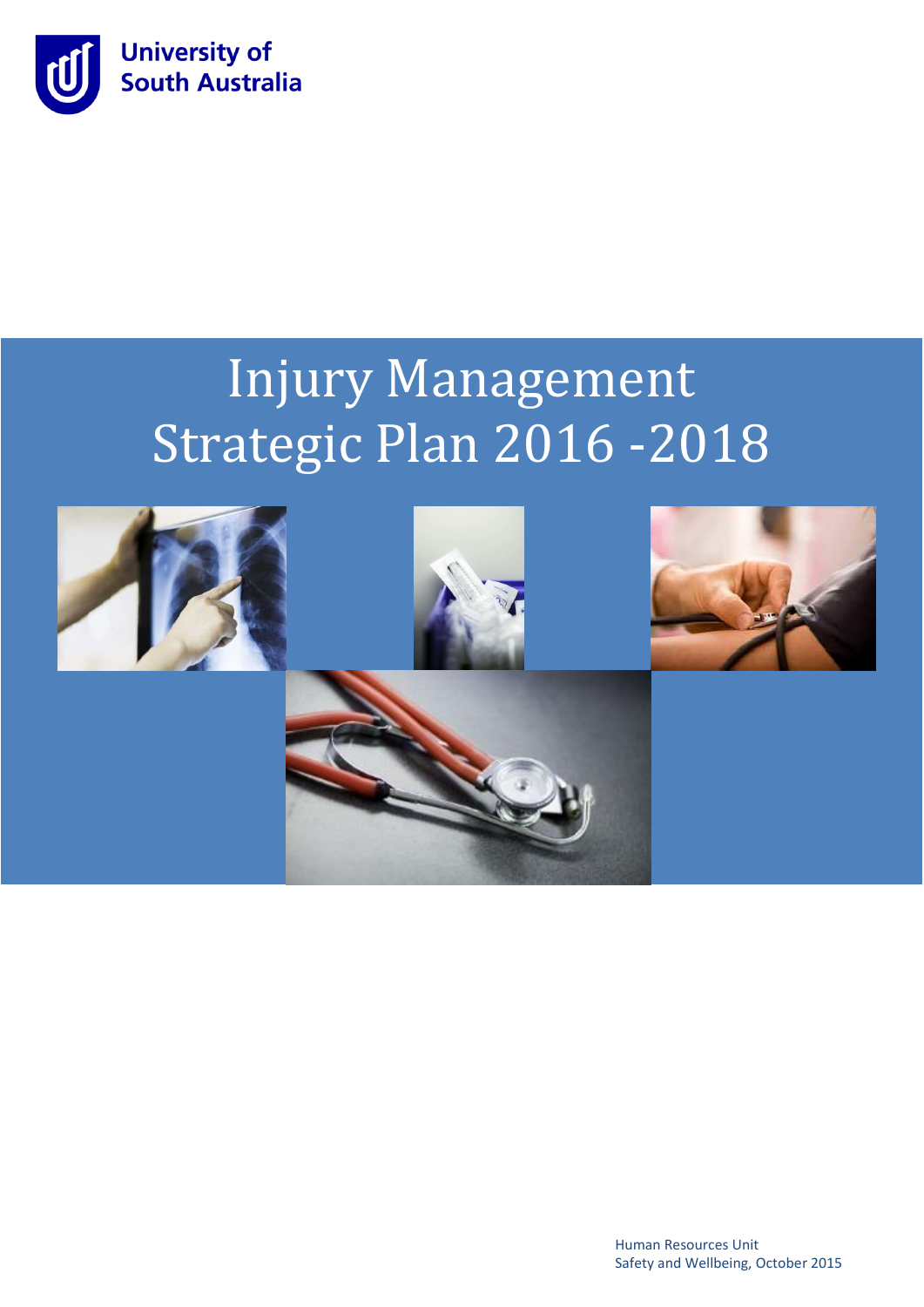## **1. Introduction**

The Injury Management Strategic Plan 2016-2018 supports the University of South Australia's strategic direction outlined within Horizon 2020, Crossing the Horizon Strategic Plan 2013-2018 and its core areas of teaching and research.

The Health Safety & Injury Management Policy outlines our commitment to providing a healthy and safe workplace and study environment for all staff, students, contractors, volunteers and visitors. The Policy also reflects the commitment to continuous system improvement and legal compliance. In the event that an employee incurs an injury or illness at work, we will support them through the provision of high quality injury management practices including equitable worker's compensation and effective rehabilitation and return to work practices. Should an employee sustain a serious injury as defined under Division 4 section 21 of the Return to Work Act 2014 special provisions will apply.

# **2. Priorities**

This plan focuses on four key priorities listed below. Further details are provided in Table 1.

- 1. Early Intervention
- 2. Minimising Duration of Injuries
- 3. Management of Serious Injuries
- 4. Compliance with the Return to Work Act 2014.

The four priorities are based upon the results of internal audits, 2014 external WorkCover self-insurance evaluation, incident and injury analysis, consultation with key stakeholders and the Self Insured Injury Management Standards. The priorities are endorsed by the University Health, Safety & Injury Management Committee and approved by the Senior Management Group.

Each strategic priority is underpinned by a detailed program that contains information relating to legal obligations, specific actions, responsibilities, training where relevant, allocation of resources, targets and performance indicators, all developed in consultation with employees.

### **3. Responsibilities**

#### **Senior Management Group:**

- Consider and approve the strategic plan
- Ensure the provision of the required resources (human and financial) to support its implementation
- Oversee progress of the plan.

#### **Divisions, School/Unit/Institute/Centre, Management Groups/Committees:**

- Encourage early reporting of injuries or illness
- Contribute to the development of return to work plans and ensure injuries are managed in accordance with the plans
- Provide suitable duties for injured employees
- Communicate with the Injury Management Team.

#### **Campus WHS Consultants:**

- Guide and support local managers on the implementation of return to work plans
- Conduct work site assessments as required
- Provide expert advice and communicate with the Injury Management Team.

# **Injury Management Team:**

- Manage all cases in consultation with employees, treating health practitioners, supervisors and WHS consultants
- Report progress against strategic plan priorities through the Safety & Wellbeing quarterly report to the University Council, the Senior Management Group, the Audit and Risk Management Committee and the University Health, Safety & Injury Management Committee
- Communicate any changes to legislation to the university through established channels
- Consult and communicate with staff and managers on the development and review of internal procedures
- Review progress against strategic plan priorities annually to ensure continued relevance and effectiveness
- Survey claimants annually to establish legal compliance, effectiveness and amend practices as appropriate.